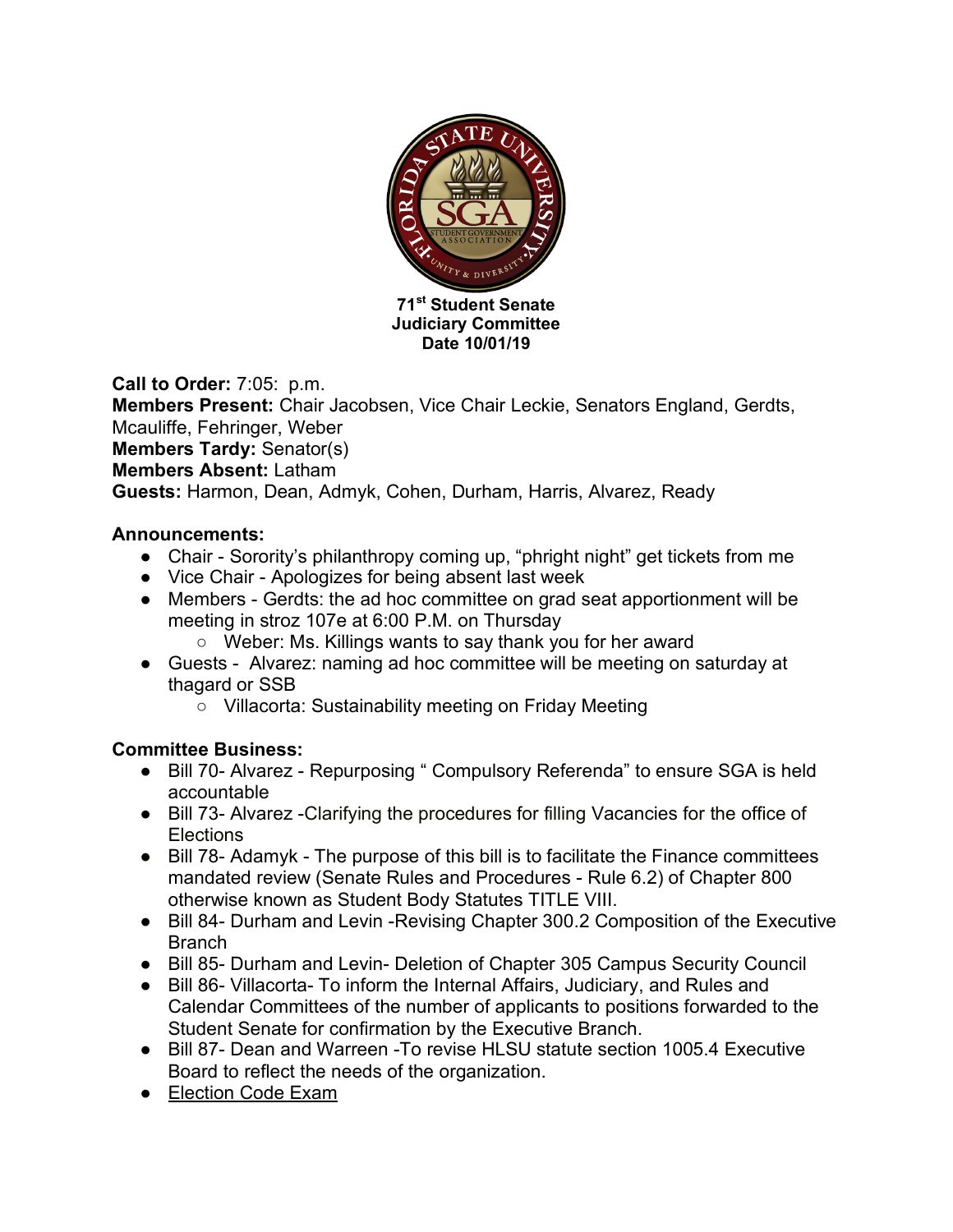# **Old Business:**

- Bill 70- Alvarez Repurposing " Compulsory Referenda" to ensure SGA is held accountable
	- **Intro**: **Alvarez**: This was written in conjunction with the opinion poll question resolution, currently we have a statute related to compulsory referendum, yet we do not enforce this at all, this is changing it from compulsory referendum to compulsory opinion polls, the questions are the same as the previous questions, brought up as a means to gauge public opinion related to student government. Yield: 1:22
	- **Round Table:**
	- Mcauliffe: this is the same as the questions we passed in previous resolutions?
		- Alvarez: yes
	- Weber: what if people don't approve of our work
		- Alvarez: we need to take action and find out what they don't approve of, and if we continue to get bad approval ratings we need to change what we do
	- **Closing: Alvarez:** thank you, i don't expect this to be the one stop shop to end all issues with SGA, this is a tool, those that are involved enough to answer questions are those who understand what SGA is doing. Yield: 0:48
	- Voting:
		- England: Yes
		- Fehringer: Yes
		- Gerts: Yes
		- Leckie: Yes
		- Mcaullife: Yes
		- Weber: Yes
		- *Bill passes unanimously*
- ●
- Bill 73- Alvarez -Clarifying the procedures for filling Vacancies for the office of **Elections** 
	- **Introduction: Alvarez:** The original language of this bill was passed by this committee, the senate had concerns about the timeline, after requesting comment from the Supervisor of elections, he said this won't interfere with his job, this is still warranted but needs specification, i apologize for my odd attempts at legislative maneuvering. Yields: 1:21
	- **Round Table**
		- *Gertds: moves to strike section 401.2* 
			- Seconded by England
			- *Sponsor Finds Friendly*
		- Alvarez (correspondence with Supervisor of Elections):
			- Hello Supervisor Jain, I just wanted to let you know that there are several pieces of legislation related to the election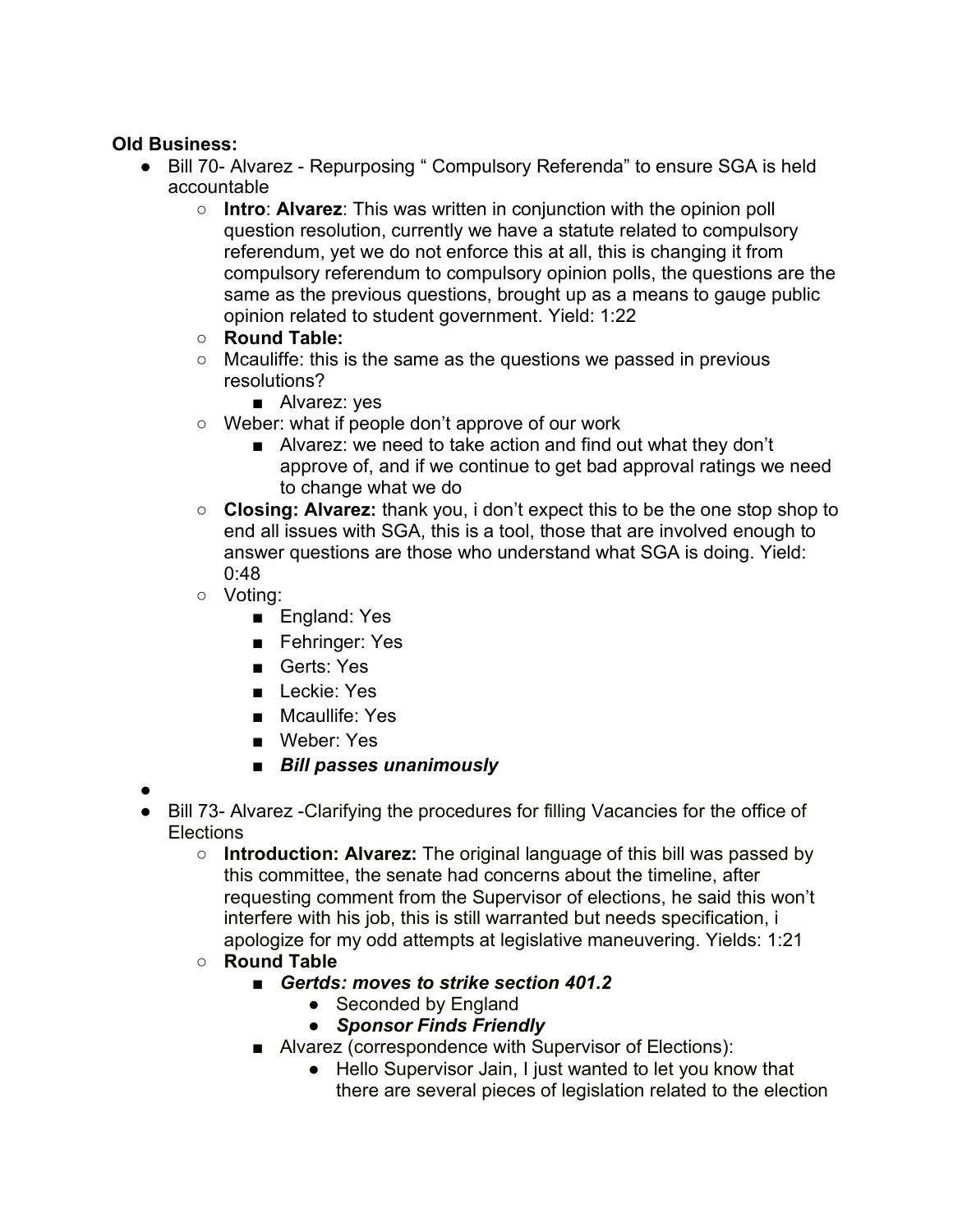code pending committee confirmation, and I was wondering if you have any comments on any of them in regards to your office and your responsibilities. Resolution 61: Adds opinion questions to the Fall Ballot (identical to those in Bill 70 as the Bill wouldn't take effect until Spring), will be heard in the Rules and Calendar committee this Wednesday. Resolution 62: Adds referenda to the Fall Ballot (ongoing discussions with the Office of the VP, tabled in the SLAA committee in the intermediary). Bill 70: Amends the chapter concerning "compulsory referenda" to instead be "compulsory opinion polls" (same questions as Resolution 61) will be heard in both the Judiciary committee tomorrow and the Rules and Calendar Committee on Wednesday. Bill 73: Amending the Supervisor of Elections Selection process (includes original emergency powers provisions, removes the original restrictions on timeline) will be heard in the Judiciary committee tomorrow. Hope all is well!

Hi Senator Alvarez, Thank you for updating me on these pieces of legislation. I have no comments and look forward to these possible additions to election code. Thank you, Ahan Jain

- England: we want to extend the time periods to 5 and 4, campaigning week is the week before elections, so this really is 2 weeks before the election, we need someone in the position by 3 weeks, suggests 6 weeks, election code is enforceable 3 week prior to election
- Gerdts: recommends the Supervisor of Elections should be chosen 5 weeks prior to the election, confirmation process takes two weeks at minimum, five weeks allows for process to take place in timely manner.
- Weber: that is the logic i would use for a 6 week change, that puts you at the first session of senate, there is no promise the process for confirmation would be timely
- Gerdts: i was just recommending 5 weeks as the limit for when the senate can step in, this is an emergency power and 5 weeks prior is an emergency
- England: if we were to go through everything it would take a week
- Alvarez: usually candidates are forwarded on friday, seen on tuesday, and sent to the floor on wednesday
- Alvarez: if they leave office within three weeks that would trigger emergency powers, giving the president enough time
- Gerdts: the three weeks makes sense as the emergency, if we amended section A to five weeks, then the senate gets emergency powers, so senate has 2 weeks to confirm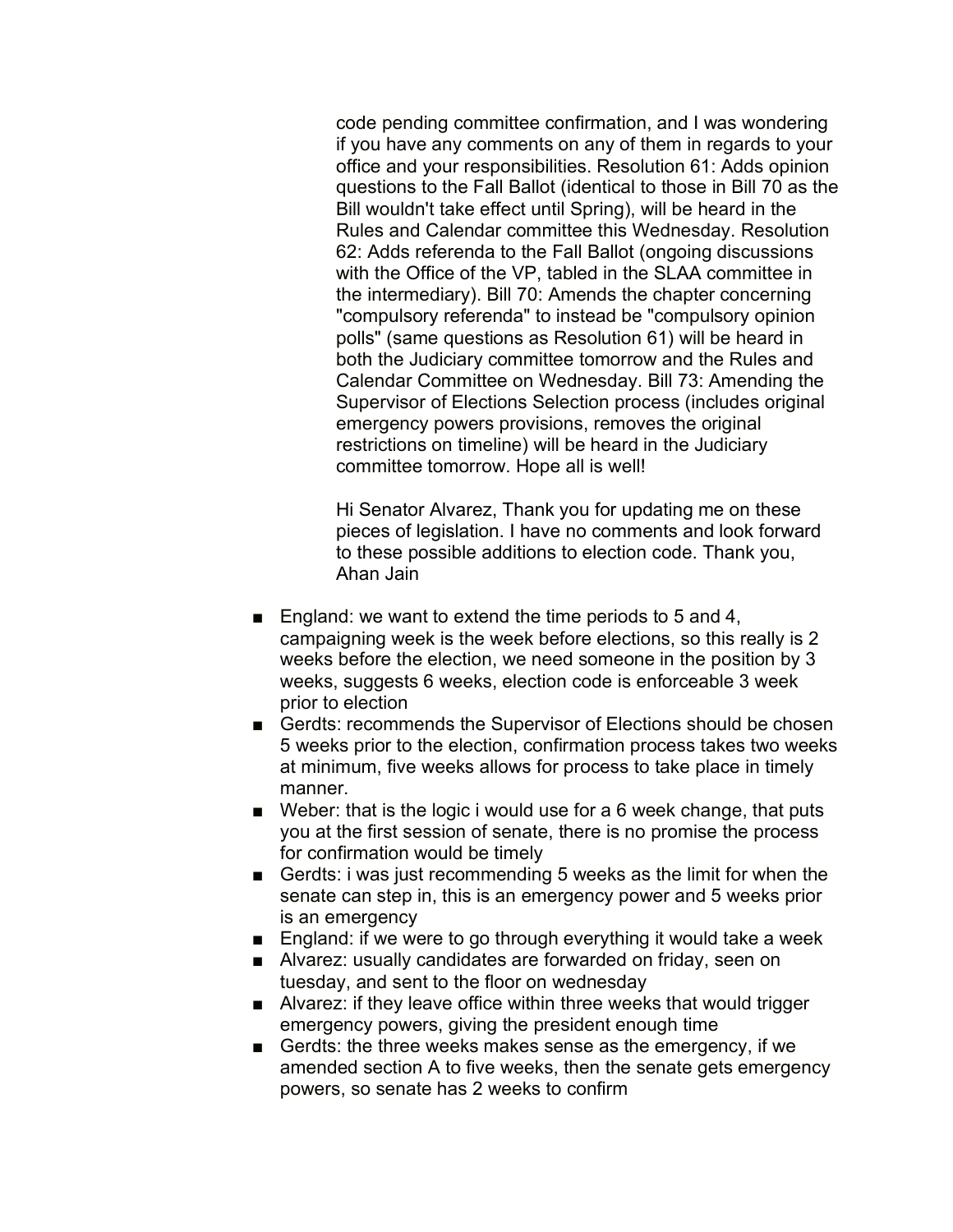- Weber: why don't we propose an amendment to allow appointments 6 weeks out and confirmed within 2 weeks, giving them time to be confirmed and prepared
- Gerdts: i agree with that, this is the best solution, the timeline works, 6 weeks for a candidate, 5 weeks to appoint one.
- Alvarez: section 2 and 2A are different and deal with different issues
- Weber: while there could be a distinction, if the president hasn't done the job by the deadline, it should be the same in A
- England: I think the numbers should be 5 and 4 or 6 and 5, to clarify, we would want a supervisor 6 week prior to election, and the nomination would come from student body president, senate would have a week to confirm
- Alvarez: we are expanding the scope from what was originally written, i recommend 6 and 4 we don't interview candidates that are forwarded within 2 business days
- England: how does 6 and 4 sound? So we don't thrust someone into the position
- Alvarez: should change language to forwarded rather than appointed
- Weber: we should go into 2A to make it 6 weeks, allowing us to appoint earlier rather than later
- Gerdts: i think that the six weeks makes sense in section A but not for the Supervisor, should read "if there is non candidate forwarded at 6 weeks, the senate should choose a candidate"
- Mcaullife: this is constitutional because the president can veto it right
- Weber: this has already been put into law, we're just altering timelines
- Mcaullife: would exec veto this?
- Alvarez: There hasn't been any motion to amend the bill since 400, and this was brought forward with president Pierre, the past precedent has been the week or two after the Spring Elections, this should never happen but this bill is a safety valve
- *England: moves to amend* 702.1A2 to say "a candidate for **supervisor of elections must be forwarded no later than [6] weeks prior to an election and confirmed by the senate [4] weeks prior to that election"**
	- Gerdts: seconds
	- *Sponsor Finds Friendly*
- *England: moves to amend 702.1A2a* to say: "if there is no candidate for supervisor of elections forwarded within 6 weeks of an election"
	- Leckie seconds
	- *Sponsor Finds Friendly*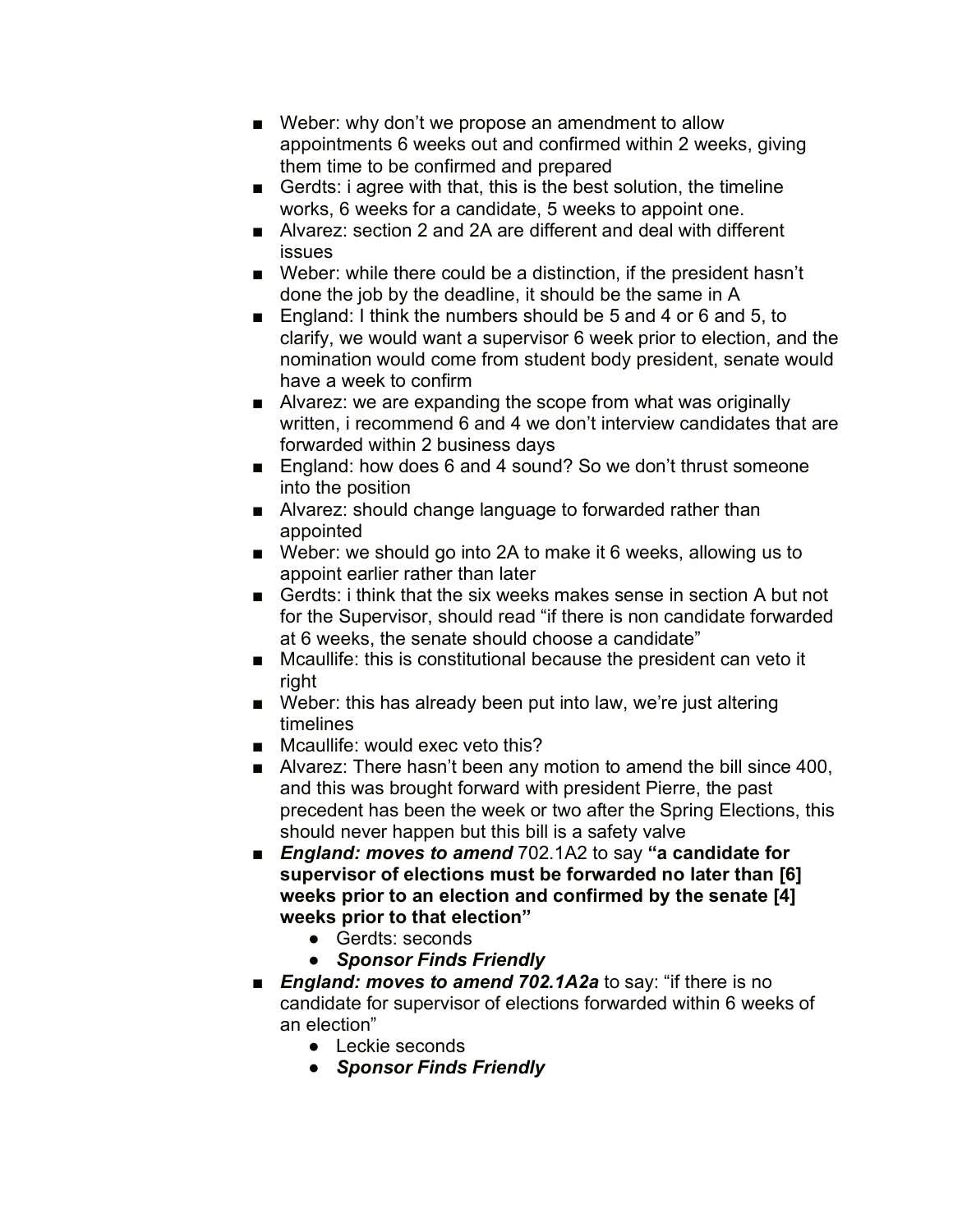- **Closing: Alvarez:** thank you for the involved debate, I appreciate the comments and this is more agreeable for everyone, I don't want any legislation to be assumed to be well written Yields: 0:27
- Voting:
	- England: Yes
	- Fehringer: Yes
	- Gerts: Yes
	- Leckie: Yes
	- Mcaullife: Yes
	- Weber: Yes
	- *Bill Passes*
- Bill 78- Adamyk The purpose of this bill is to facilitate the Finance committees mandated review (Senate Rules and Procedures - Rule 6.2) of Chapter 800 otherwise known as Student Body Statutes TITLE VIII.
	- Intro: Adamyk: thank you for having me here, this is the big goal of the 71st student senate, i took the input from the finance committee and amended this, everything in this bill was unanimously approved by the Finance Committee, Dr. Acosta has given her input on this bill as well. Yields: 2:01
	- Round Table
		- Gerdts: 807.6G, in this section it says the committee would not fund for events for group members or events only for an E board, should this be waivable?
			- Adamyk: 1 is geared to PAC, 2 is geared to RTAC, section F says the rules of the committee may be overruled by a 2/3rds vote, section 1 was already in statutes
		- Gerdts: i only mention this because I am currently sponsoring a resolution about consistency in our rules, sometimes E boards go on trips, is there any leniency for exec only trips? Why not have an override for this as well?
			- Adamyk: there is a cost difference between the two situations, section 1 is dealing with on campus events, cannot be funded unless they are open to all students anyways
		- Weber: is the finance code only referring to PAC Events on campus when dealing with advertisements?
			- Adamyk: it applies to both PAC and RTAC
		- Weber: what about trips and advertising to people not in an organization?
			- Adamyk: this is not new and is already in statutes, the meaning of this part of statutes is not changing
		- Gerdts: both sections are well written and correlate to each funding board, is there a clarification for what "likely" means in section 807.16G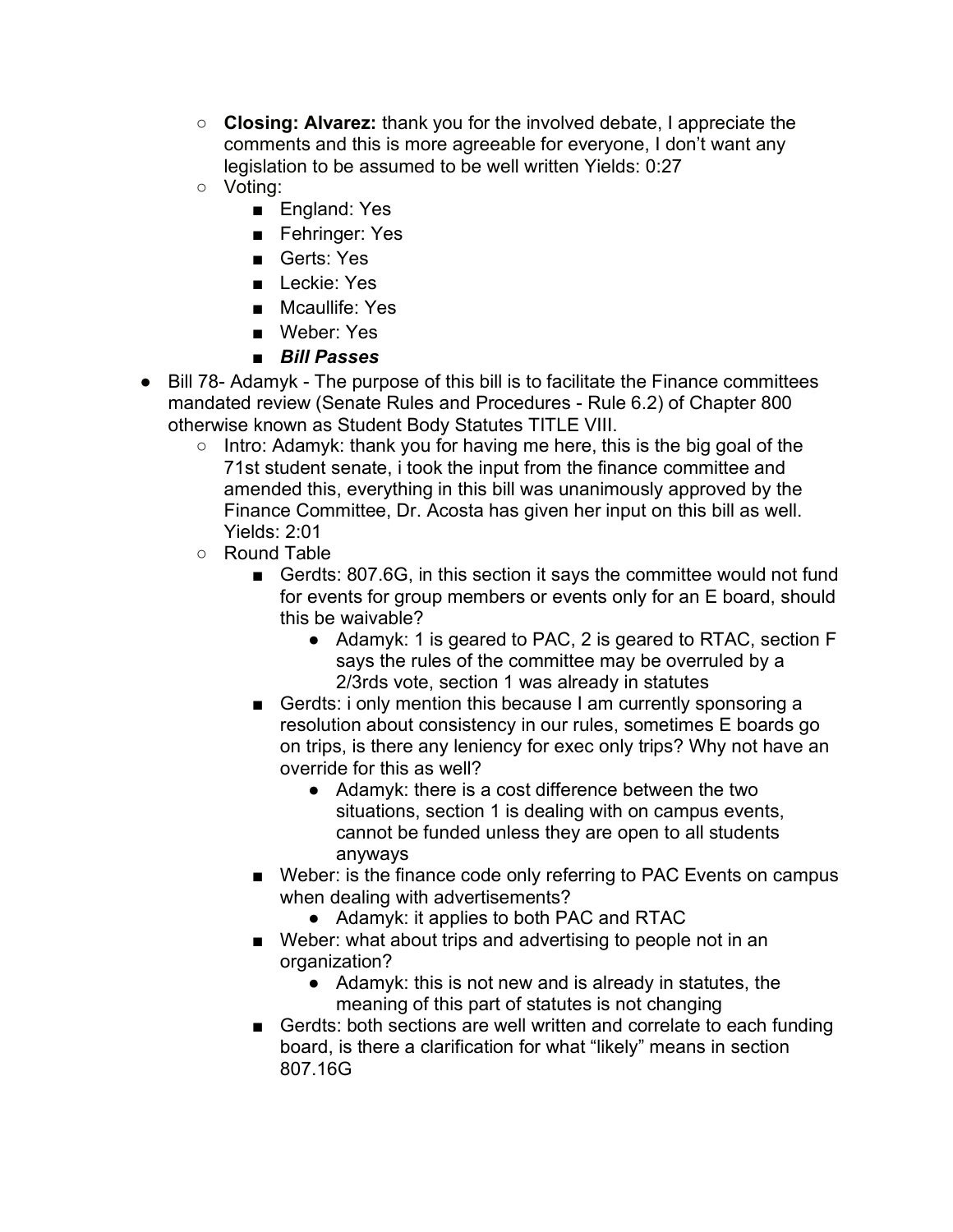- Adamyk: finance does not define this term, it gives the committee "wiggle room"
- Gerdts: to some extent the term could be applied to every event, members of that organization are more likely to got to that event
- Mcaullife: 1 and 2 are supposed to work together, it sounds like both points can be waived by a three quarters vote
	- Adamyk: there is a distinction, "and" separates both and qualifies each section
- Gerdts: I want to change 807.6J pertaining to consent resolutions, I want to make sure senators on the floor can't undo the work of the finance committee on the floor, as it currently stands, the way things work
- *Gerdts moves to amend 807.6J* 
	- *Withdrawn*
- Mcaullife: what other sections were hotly debated?
	- Adamyk: just 807
- Gerdts: one change that is important to mention, 807.4C3a stikes from the rules that the vice chair can fill in for chair, they would not be senators and could not be chair, this is a good change
- Weber: i trust the finance committee and their decisions
- Alvarez (Guest): in relation to advertisements for events, any discussion about events requiring national dues?
	- Adamyk: there was not, this is not something RTAC or PAC handles
- $\circ$  Closing: Adamyk: thank you all for hearing me out, im glad this didn't take too long, thank you for the questions. Yields: 1:38
- Voting
	- England: Abs
	- Fehringer: Yes
	- Gerdts: Yes
	- Leckie: Yes
	- Mcaullife: Yes
	- Weber: Yes
	- *Bill Passes 5-0-1*

# **New Business:**

- Bill 84- Durham and Levin Revising Chapter 300.2 Composition of the Executive Branch
	- **Intro: Durham**: this is really simple, 300.2 is supposed to show how exec statues are composed, and its not correct, so this is changing to to reflect statutes and be more specific. Yields: 2:14
	- Round Table
		- England: this changes nothing other than clear explanations
			- Durham: yes
		- Gerdts: why adding numbers?
			- Durham: I will change this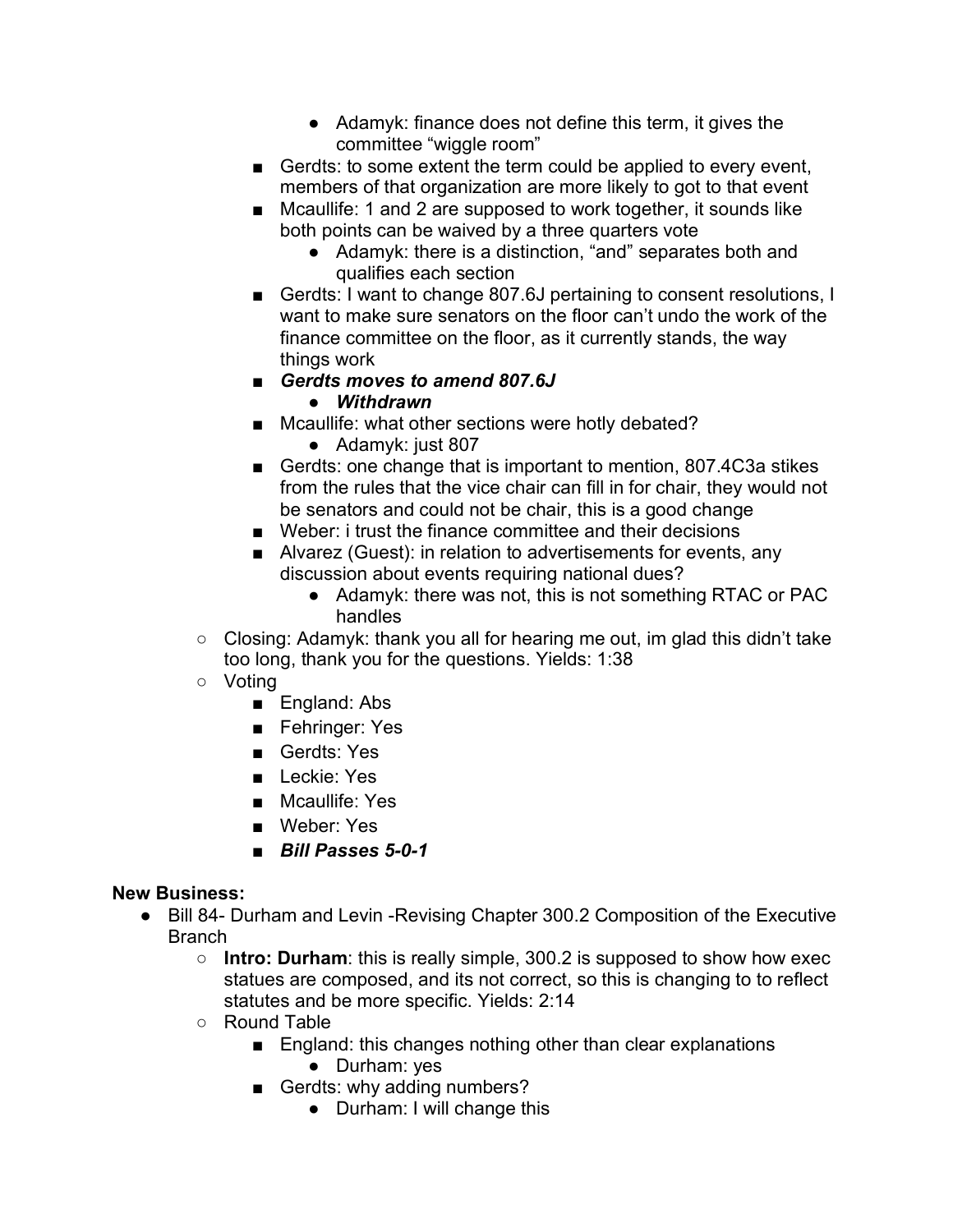- **Closing: Durham**: Thanks guys, there will be more bills about the executive branch, to help the structure make more sense. Yields: 1:49
- Voting:
	- England: Yes
	- Fehringer: Yes
	- Gerdts: Yes
	- Leckie: Yes
	- Mcaullife: Yes
	- Weber: Yes
	- *Bill Passes*
- Bill 85- Durham and Levin- Deletion of Chapter 305 Campus Security Council
	- **Intro: Durham**: this bill deletes chapter 305, i talked to Dr. Acosta, this is a request from President Steinberg, they haven't met in a long time, the security council is composed of people who don't realize they are apart of this. Yields: 2:12
	- Round Table
		- Weber: i do agree with this bill, last time we did any security related things was the walk
		- England: this makes sense
		- Gerdts: is this mentioned anywhere else in statutes
			- Durham: not sure
	- Closing: Durham: thank you, this is just one of more bills to come, get excited. Yields: 1:57
	- Voting:
		- England: Yes
		- Fehringer: Yes
		- Gerdts: Yes
		- Leckie: Yes
		- Mcaullife: Yes
		- Weber: Yes
		- *Bill Passes*
- Bill 86- Villacorta- To inform the Internal Affairs, Judiciary, and Rules and Calendar Committees of the number of applicants to positions forwarded to the Student Senate for confirmation by the Executive Branch.
	- **Intro: Villacorta**: thanks for seeing this, this bill was written to add to the applications for SGA positions, a big issue we've seen is applicants we are hesitant about and wanting to see if other applicants are available, on the forwarding letter, it should include how many people applied to the position, and that we can know if a position has no applicants at all. Yields: 1:35
	- Round Table:
		- Mcaullife: sounds good
		- Gerdts: this pertaining to applicants to the executive branch right
			- Villacorta: yes, will help the committee to make the best decisions knowing as much information as possible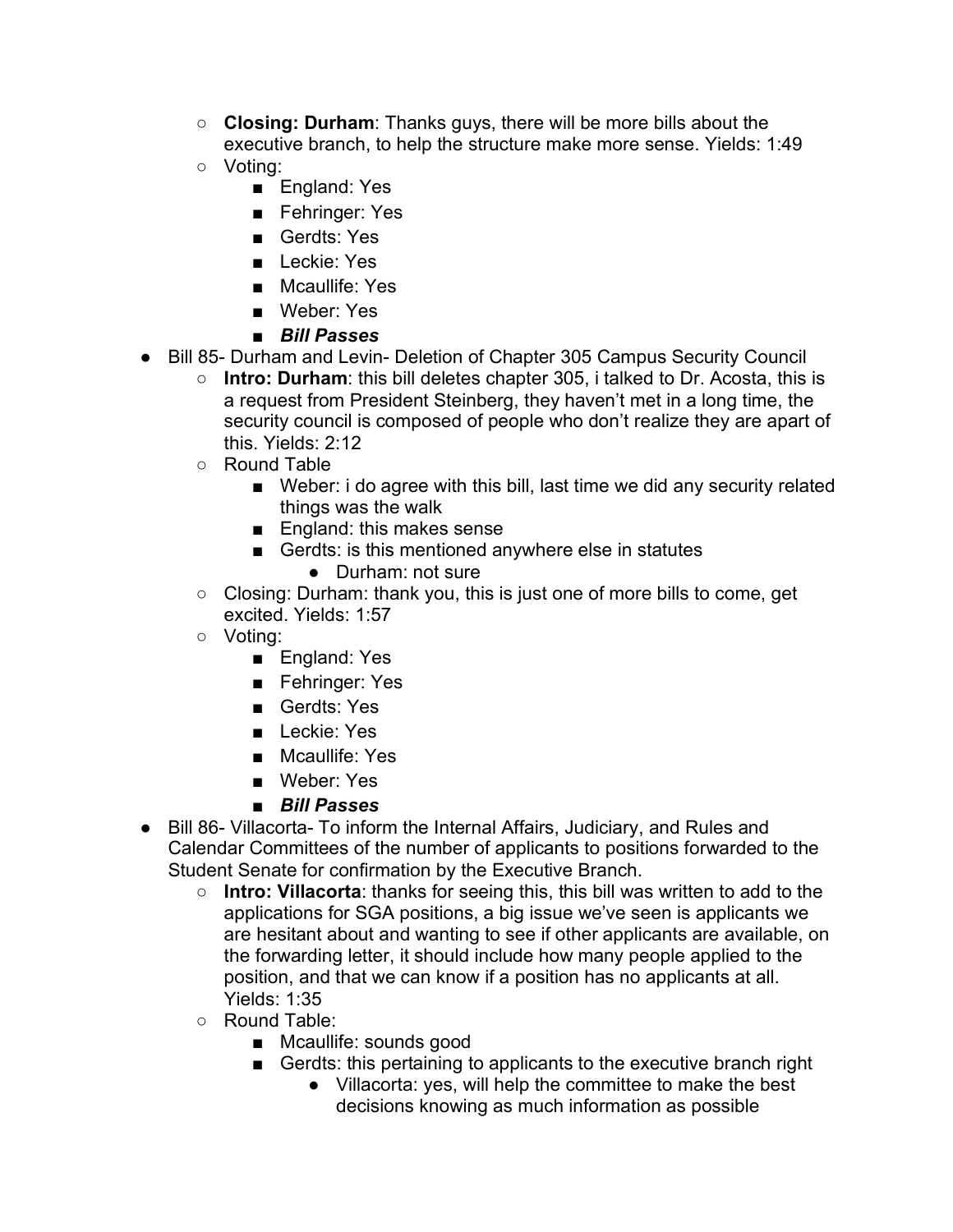- England: this makes sense
- Leckie: any way to know who the other applicants are?
	- Villacorta: not currently
- Gerdts: knowing who people are would breach the confidentiality of the application process
- **Closing: Villacorta**: I hope to see you all soon. Yields 1:26
- Voting
	- England: Yes
	- Fehringer: Yes
	- Gerts: Yes
	- Leckie: Yes
	- Mcaullife: Yes
	- Weber: Yes
	- *Bill Passes*
- Bill 87- Dean and Warreen -To revise HLSU statute section 1005.4 Executive Board to reflect the needs of the organization.
	- Intro: Dean: thank you for all the work you do, this bill is simple and straightforward, adding positions that exist in HLSU and making it official, these positions increase transparency and communication with the student body, the HLSU director endorses this bill. Yields: 1:54
	- Round Table
		- England: makes sense, especially if they already have this in practice
	- **Closing: Dean**: thank you guys, i want to see HLSU succeed. Yields: 1:35
	- Voting
		- England: Yes
		- Fehringer: Yes
		- Gertds: Yes
		- Leckie: Yes
		- Mcaullife: Yes
		- Weber: Yes
		- *Bill Passes*
- Election Code Exam
	- The election commission must take this exam, we write this for the Spring Election and half the committee wrote this exam. All of the questions are taken out of statutes
	- Round Table
		- Weber: moves to amend exam to title it to the 2019-2020 Exam
			- England Seconds
		- Weber: three of us on this committee wrote this, i would be comfortable passing this again
		- Gerdts: for the ranking members, have any changes to election code been implemented?
		- Weber: only procedural changes
	- Voting: